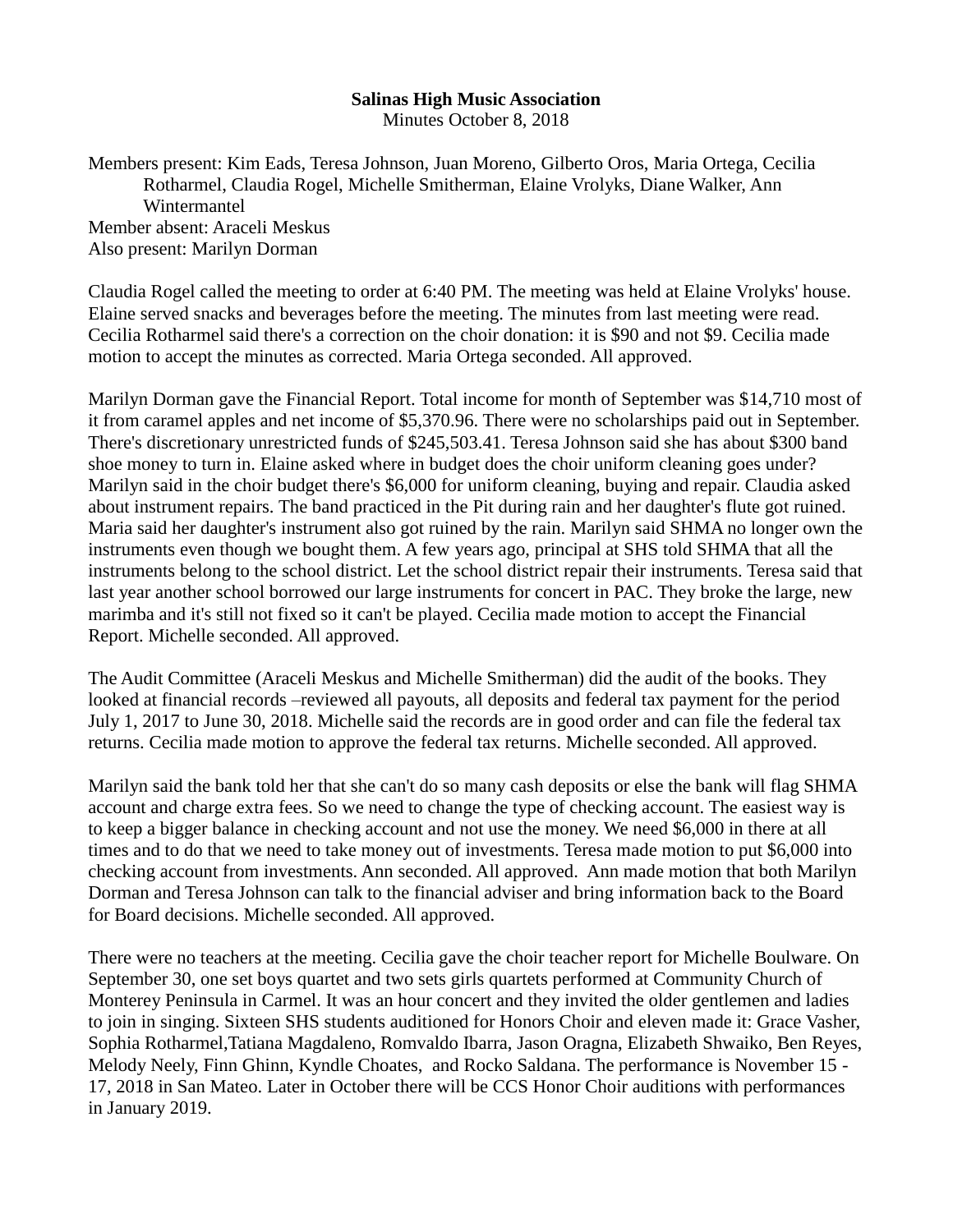Teresa gave report for Micah Cabaccang, band teacher. There was a new student transferred from Monterey High School but she appears to have dropped band. There's now another new student, tuba player, transferred from Greenfield. There's 92 kids in Marching Band. Color guard has 15 members and three of them are boys.

Cecilia gave the choir fund raising report. The Myo frozen yogurt fund raiser got extra money so it's up to \$149.48. The Tupperware fund raiser got \$706.40. Next week, Tuesday, October 15, there's fundraiser at Wendy's near Costco. It's from 4 -6 PM and does not require flier. Cecilia will be there entire time.

Teresa gave the Scrip fund raise report. She has not been able to meet with Kathy Genasci. There's not much activity on it. The cost of shipping the actual plastic cards is a lot, almost as much as face value of the cards. There's no shipping fee with e-cards so that might be direction to go. But with Christmas coming, there might be more business in the cards. So right now, Kathy is still handling Scrip.

Gilberto Oros gave the website report. The Salinas High Music website is up and running. Gilberto is ready for more contents like upcoming events and fundraising. Theresa said it's very pretty and colorful. Gilberto wants to put pictures on website on rotating basis. Ann said we have both ".org" and ".com" and need to have both names since some parents only go to the ".com" and not check other. Ann said the website need to have the SHMA mission statement. Ann is using MailChimp to send emails to lots people. She sent email out last night as trial via MailChimp for update information on students' classes and grade level. She thinks MailChimp could be used by several people to send out emails for specialized stuff.

The poinsettia fund raiser is being chaired by Janette Yhip (Alex's mom). Karen Mitchell had sent email to Maria Ortega and Juan Moreno (and no one else) asking for volunteers. The sale is from Thursday, October 18 – Friday November 9. Marilyn said that she is leaving on November10 and that does not give her much time to take care of money. The poinsettias will be delivered the Tuesday after Thanksgiving.

Michelle gave the caramel apple fundraiser report. The apples come October 12. Both Elaine and Cecilia said there's no problem with Homecoming; they set up tables outside room for apples pick-ups. Almost every choir student participated but few band students participated. The choir got over \$3,900 profits and jazz choir got about \$992. The band only made about \$1,000. Michelle said they need volunteers at noon to help organize the apples and get them ready for pick-up on Friday October 12.

Teresa said the Budget Policy for trips need to be tear down and re-do due to the decisions from last month going from individual student fund raising to group fundraising.

Cecilia said students with positive balances on their accounts from previous years should get to keep money for their own use. The group account only started this year, September 2018, with the caramel apple fundraiser. Kids need to use their individual accounts this year and no roll-overs of funds. Maria will check if any students have any money left in their accounts. It's not fair to change rules half-way through – they think they have money fund raised and to be told, no, that money now belongs to the group. We will make decision on student accounts next month.

Teresa gave Air Show report. It was great and we're doing it again in March 2019 with the Blue Angels. SHMA will be there to fund raise. It'll be March 23 and 24, 2019. It won't interfere with our spring Motown concerts fundraisers scheduled for March 7 and 9, 2019.